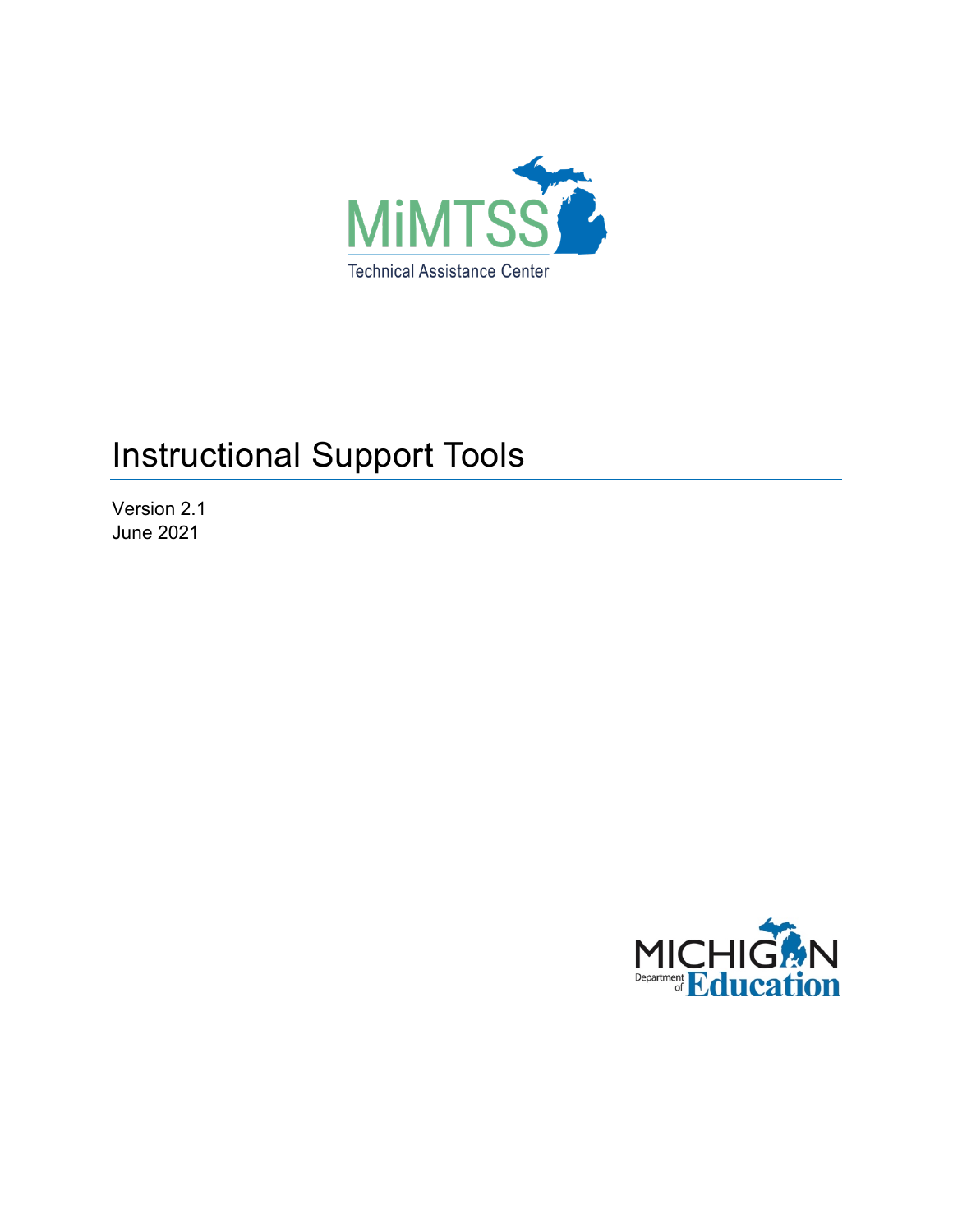## **Table of Contents**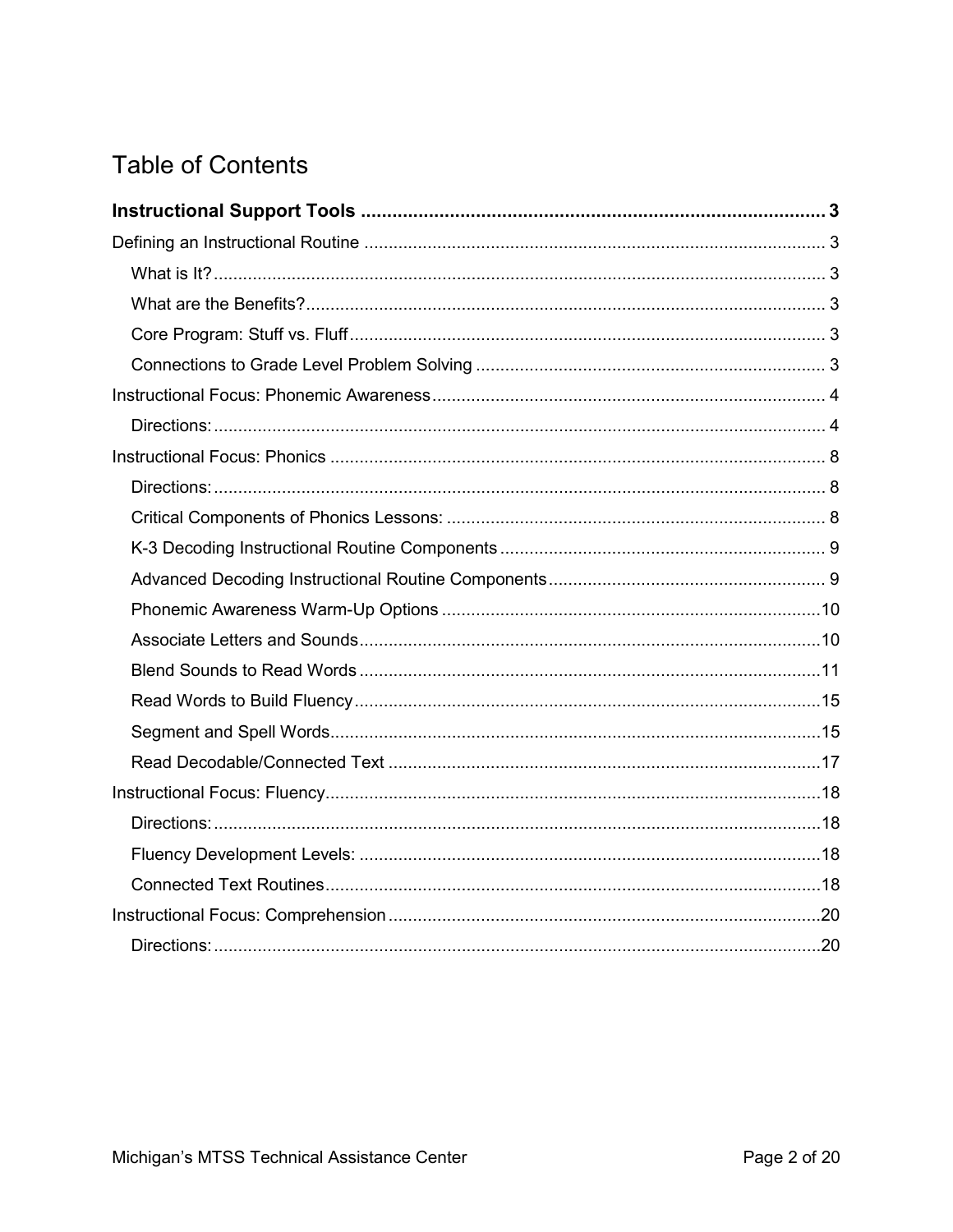## **Instructional Support Tools**

## <span id="page-2-1"></span><span id="page-2-0"></span>Defining an Instructional Routine

## <span id="page-2-2"></span>**What is It?**

As defined in *Explicit Instruction: Effective and Efficient Teaching* by Archer and Hughes, an instructional routine is a "set of teaching behaviors that can be used again and again in presenting new information or providing practice on information."

## <span id="page-2-3"></span>**What are the Benefits?**

Not only does the routine help teachers hone in on critical elements of instruction, it also benefits students. When presented with a lesson, we are guiding students in performing a task, which means they have to divide their cognitive energy between the task and the content. When the task constantly changes from day to day (which may happen in many commercial core programs) students are unable to focus solely on the content. By keeping the instructional routine consistent over time, the students are able to focus on the content alone, which is the ultimate goal.

An additional benefit of an instructional routine is time. Routines that are consistent over time can be delivered at a brisk pace with many opportunities for students to respond. Increased opportunities for students to respond increase active participation and provide powerful feedback to teachers to determine if students are accurate in their responses.

## <span id="page-2-4"></span>**Core Program: Stuff vs. Fluff**

Often times in commercial core programs there is a well-defined scope and sequence of skills. However, those skills may be presented in a variety of ways (aka "fluff") – making the task a bit messier for students to follow along with and taking away from their ability to focus solely on the content (aka "stuff.") Using the scope and sequence provided, an instructional routine can be applied and delivered on a consistent basis for students.

## <span id="page-2-5"></span>**Connections to Grade Level Problem Solving**

This tool is meant to support teams in strengthening their core reading instruction using the routines provided. The teams would review their core program guidelines and the routines presented in this tool for the instructional focus selected. This tool provides the team with examples of research-based instructional routines for phonemic awareness, phonics, fluency, and comprehension.

Please note: There are instructional routines for vocabulary instruction, however, these routines are not available in this tool. This tool was designed to help support teams who are participating in a grade level problem solving process using Acadience data, which would help to identify specific areas to target for phonemic awareness, phonics, fluency, and comprehension.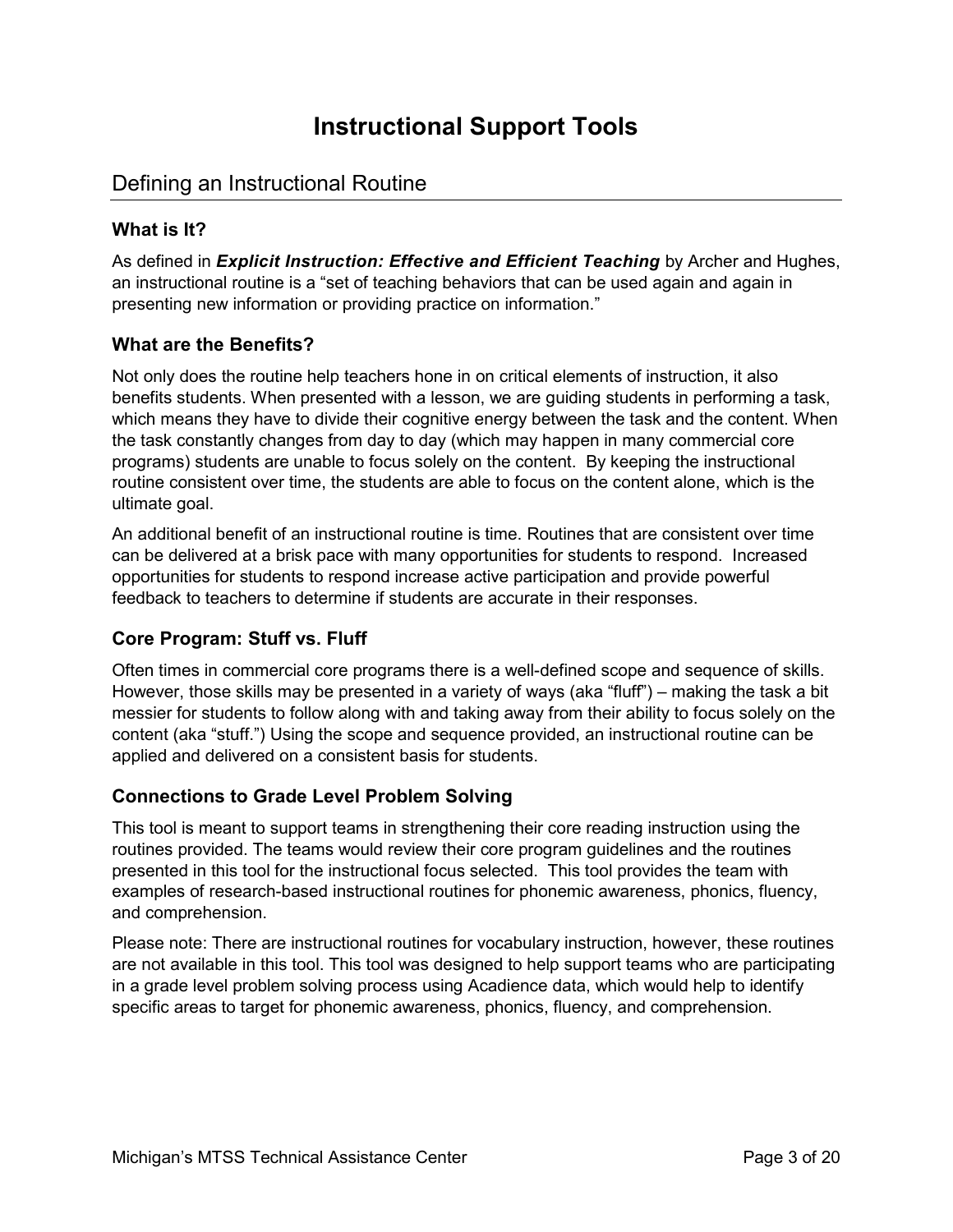## <span id="page-3-0"></span>Instructional Focus: Phonemic Awareness

### <span id="page-3-1"></span>**Directions:**

Determine if your core instruction contains consistent instructional routines for the level of phonological awareness indicated as a need.

A daily instructional routine would consist of: blending, segmenting, adding, deleting, and substituting at different task levels (syllables, onset-rime, phonemes). Teams would review the response patterns in their Acadience booklets to determine what common pattern was evident.

For example, the kindergarten team reviewed their books and discovered that many students were unable to isolate the first sound in the words given. They decided to begin with the syllable task level and move towards the onset-rime level. Their ultimate goal would be to get their class to the phoneme level by the middle of the year.

1<sup>st</sup> grade and above examples might include daily practice at the phoneme level. These teams would want to do daily practice blending, segmenting, adding, deleting and substituting.

#### *Questions Teams Should Ask:*

- Do we have consistent instructional routines for phonemic awareness?
- Does our routine stay the same daily?
- Does it include blending, segmenting, adding, deleting, and substituting?

If the team reviews their core program and answers "no" to any of the questions above, they could consider using some of the routines listed on the following pages.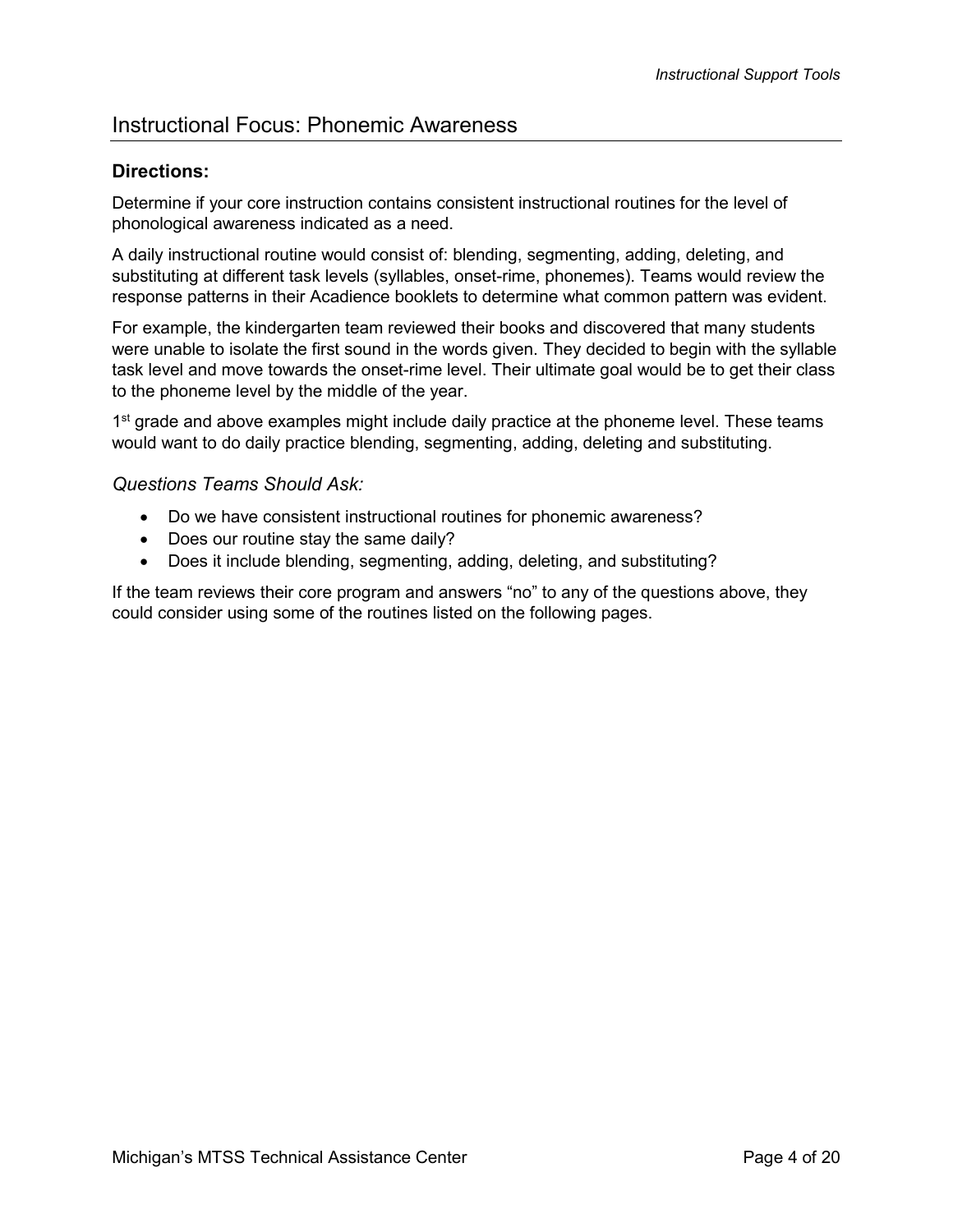## *Blending and Segmenting Routines by Task Level:*

| <b>Task Routine</b>                                                                                                                                                                                                                             | Compound                                                                                                                                | <b>Syllables</b>                                                                                                                          | <b>Onset Rime</b>                                                                                                                                                                           |
|-------------------------------------------------------------------------------------------------------------------------------------------------------------------------------------------------------------------------------------------------|-----------------------------------------------------------------------------------------------------------------------------------------|-------------------------------------------------------------------------------------------------------------------------------------------|---------------------------------------------------------------------------------------------------------------------------------------------------------------------------------------------|
| <b>Blend</b><br>(hands toward self) Put these parts together to<br>make a word: bucket (hands toward students)<br>bucket                                                                                                                        | afternoon<br>nighttime<br>bathroom<br>cardboard<br>fireman                                                                              | candy<br>doctor<br>napkin<br>garbage<br>picnic                                                                                            | c-ab<br>b-ack<br>fib<br>did<br>big                                                                                                                                                          |
| Segment<br>Let's tap and say the parts in bucket.<br>buck – et (Students tap as they say each part.)                                                                                                                                            | football<br>skateboard<br>sandbox<br>swimsuit<br>into                                                                                   | number<br>begin<br>gravy<br>open<br>siren                                                                                                 | cab<br>back<br>had<br>rag<br>jam                                                                                                                                                            |
| Add<br>(Hold out right palm in front of students to show<br>the first word.) Say dirt. dirt<br>Add /ee/ to the end & the word is? (add the second<br>part with your left hand and lightly clap the hands<br>together for the whole word.) dirty | room $+$ bath<br>room $+$ class<br>$snow + suit$<br>$snow + ball$<br>$snow + flake$                                                     | $Funny - er - funnier$<br>Heavy $-$ er $-$ heavier<br>$Easy - er - easier$<br>$Early - er - earlier$<br>$Lazy - er - lazier$              | at /b/ bat<br>at /s/ sat<br>at /h/ hat<br>at /f/ fat<br>at /m/ $mat$                                                                                                                        |
| <b>Delete</b><br>(Hold two palms out in front of you.) Say window.<br>window<br>(Pull your left hand away to delete the ending to<br>show what remains). Without the /oa/ & the word<br>is? wind                                                | $f$ ireman – man<br>$mailman - man$<br>headache - ache<br>headphones -<br>phones<br>headlight - light                                   | Cleaning - ing clean<br>Dusting $-$ ing $-$ dust<br>Mowing $-$ ing $-$ mow<br>Cooking $-$ ing $-\text{cook}$<br>Reading $-$ ing $-$ read  | ham $/h/$ am<br>fit /f/ it<br>pod /p/ od<br>rug /r/ ug<br>key /k/ key                                                                                                                       |
| Substitute<br>(Hold 2 closed fists together. Right hand is the<br>1 <sup>st</sup> syllable.) Say melted. <i>melted</i> (shake right fist)<br>Change melt to twist & the word is? twisted                                                        | birthday $-$<br>birth to sun & the<br>word is?<br>$anybody - one$<br>$anyone - thing$<br>$anything - where$<br>anywhere - way<br>anyway | colder - cold to fast & the word<br>is?<br>Faster-clean cleaner<br>Cleaner-neat-neater<br>Neater - slow - slower<br>Slower - cold- colder | $bag - /r/ - rag$<br>rag $-$ /w/ $-$ wag<br>wag $-$ /t/ $-$ tag<br>$tag - n/ - n$<br>$\text{dip} - \text{/h} - \text{hip}$<br>hip $-$ /l/ $-$ lip<br>$lip - /r/ - rip$<br>$rip - /t/ - tip$ |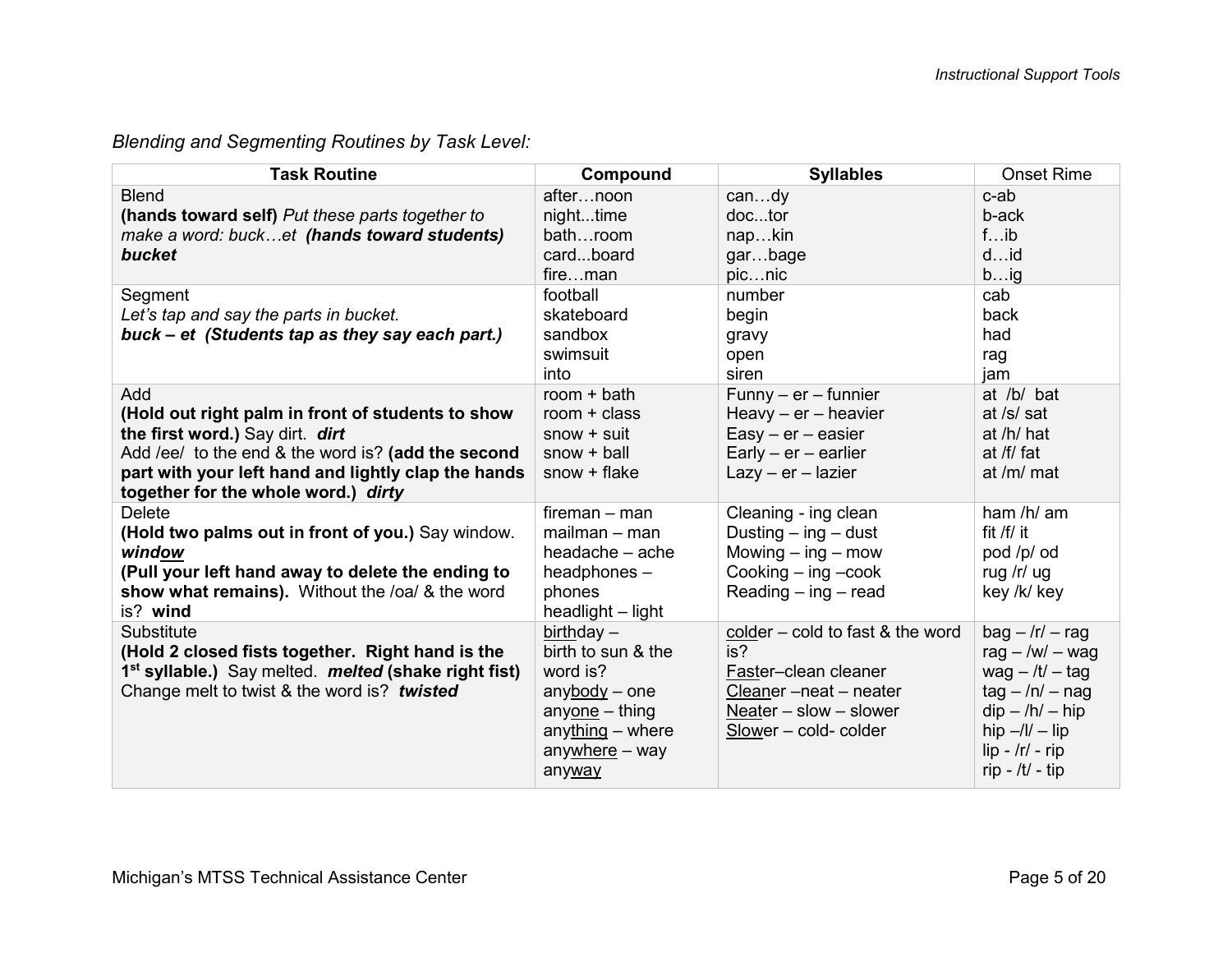*Phoneme Analysis Routines by Task Level:* 

| <b>Skill</b>                     | <b>Script</b>                                                                                                                                                                                                                                                                                                                                                     | Practice                                 |
|----------------------------------|-------------------------------------------------------------------------------------------------------------------------------------------------------------------------------------------------------------------------------------------------------------------------------------------------------------------------------------------------------------------|------------------------------------------|
| First Sound (Onset)<br>Fluency   | Listen. I will say a word. You tell me the first sound in the word using your fist<br>like this & then say the word: /// /// lip. My turn first. Lip. (bounce fist on hand &<br>say /l/ /l/ lip.) Try it with me. Lip. Your turn. S: /l/ /l/ lip (bounce fist on palm.)                                                                                           | ball<br>dig<br>far<br>gas<br>he          |
| <b>Identifying Final Sounds</b>  | Listen. I will say a word. You will repeat the word and punching out the last<br>sound you hear in the word. Watch me first. My turn. Bug. Bug (elbow to the<br>side and then fist up in the air) /g/<br>Try it with me. Your turn. Bug. S: Bug (elbow to the side then fist in the air) /g/                                                                      | rub<br>had<br>roof<br>beg<br>large       |
| <b>Identifying Medial Sounds</b> | Watch my roller coaster. Take one hand make one loop in the air. I will say a<br>word, then we will take the word on our roller coaster saying that middle sound<br>louder when we make a loop. Watch me first. Bell. (get roller coaster ready -<br>say bell & enunciate the /e/ sound at the loop top). Your turn. Get your roller<br>coasters ready. Say bell. | cab<br>back<br>fib<br>did<br>had<br>big  |
| Blending<br><b>Phonemes</b>      | We're going to play the say-it-fast game. I'll say the sounds slowly, then you<br>say the word fast.<br>(hands toward self) Listen. ssssaaaat<br>What word? (hands toward students) sat                                                                                                                                                                           | map<br>pig<br>sack<br>hit<br>rip         |
| <b>Segmenting Phonemes</b>       | We're going to say the sounds in a word. Fist by your shoulder. Get ready.<br>The word is sat. What word? sat (students punch fist toward ceiling)<br>First sound? /sss/<br>Next sound? /aaa/<br>Last sound? $/t/$<br>(Put up a finger as you say each sound.)<br>What word? sat (students drop fists by shoulder)                                                | fib<br>did<br>big<br>hill<br>rim<br>back |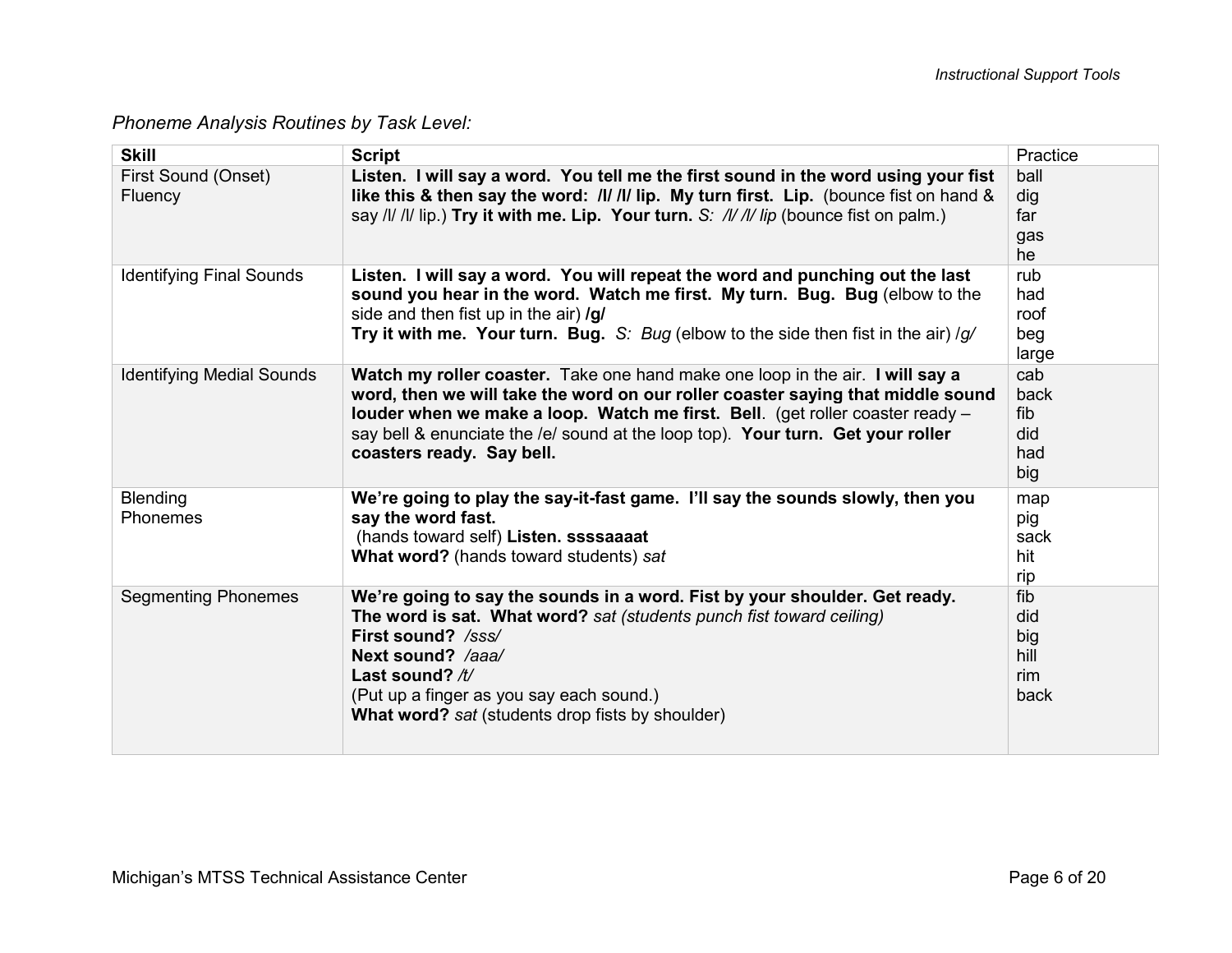| <b>Task Routine</b>                                                                           | <b>Lesson #1 Words</b>                                              |
|-----------------------------------------------------------------------------------------------|---------------------------------------------------------------------|
| <b>Blend: Put these sounds together</b><br>to make a word: /fff/ /oo/ /d/.<br>What word? food | soon, feed, brain, flirt, spoon                                     |
| Segment: Let's tap & say the<br>sounds in the word: broom. /b/ /r/<br>$\log / \text{m}$       | flow, smooth, choose, sport                                         |
| Add: Say room. Add /b/ to the<br>beginning and the word is?<br>broom                          | port - add /s/<br>$low$ - add /f/<br>rain - add $/b/$               |
| Delete: Say broom. Without /r/,<br>what is left? boom                                         | Spoon - /p/ - soon<br>Sport - /p/ - sort<br>Brain - /b/ - rain      |
| Substitute: Say call. Change /c/ to<br>/h/, and the word is? hall                             | hall $-$ /b/ $-$ ball<br>$ball - /t/ - tall$<br>tall - $/f/$ - fall |

*Phonemic Awareness Warm Up Option (1st Grade & Above)*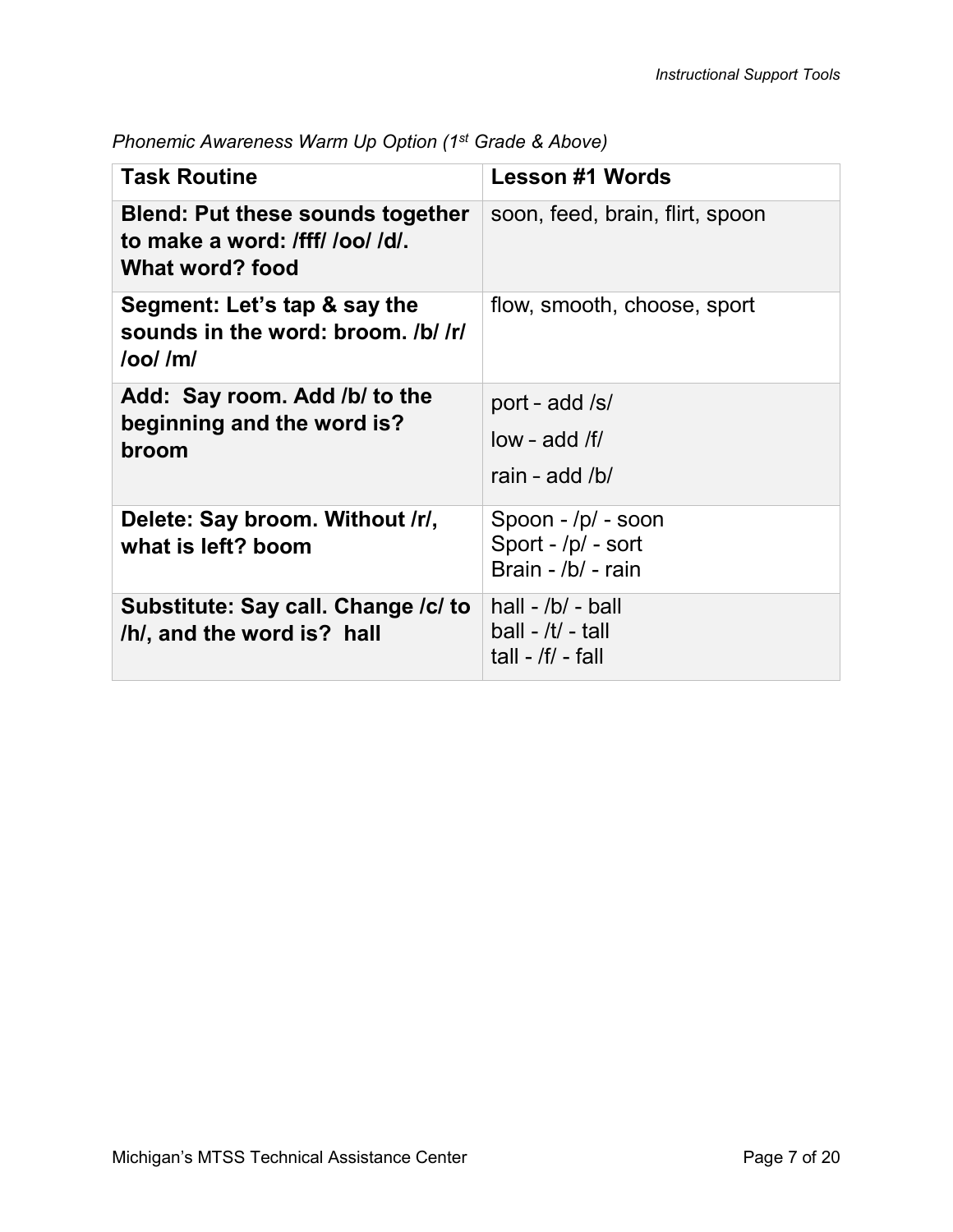## <span id="page-7-0"></span>Instructional Focus: Phonics

### <span id="page-7-1"></span>**Directions:**

Determine if the current phonics instruction includes **each of the five critical steps** listed below. **The five steps should be done daily.** Determine how to intensify your core phonics instruction.

- If a step is missing, determine what is needed to add that step
- Step #2 is a key component to differentiate using a variety of blending routines options
- If all steps are currently present in instruction, determine which step(s) could benefit from improvements
	- o more practice opportunities
	- o more opportunities to respond
	- o more immediate feedback
	- o intentional release of scaffolding (I do, WE DO, WE Do, WE do, We do, we do, YOU DO)

### <span id="page-7-2"></span>**Critical Components of Phonics Lessons:**

*Phonemic Awareness Warm-up* 

- Segment and blend words from phonics lessons
- Delete, add or substitute sounds in words from phonics lesson

#### *Associate Letters and Sounds*

- Directly teach new letter sound associations
- Review previously taught letter sound associations

#### *Blend Sounds to Read Words*

• Use consistent instructional routine matched to data needs and/or word type to practice blending sounds to read words

#### *Read Words to Build Fluency*

• Repeat read the words from the lesson with accuracy and increasing pace

#### *Segment and Spell Words (with phonics target sounds)*

*Read Decodable Text with taught letter sound associations*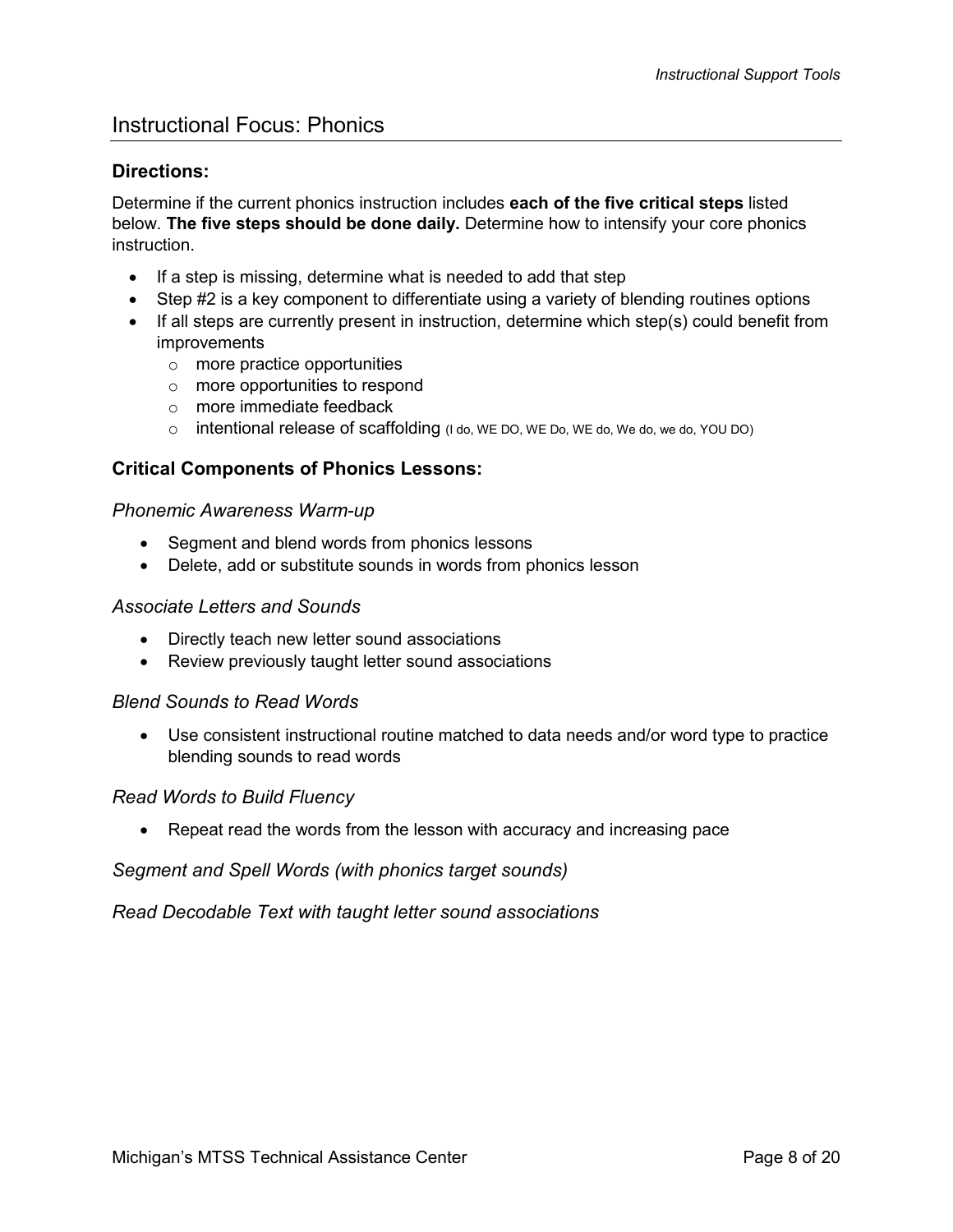## <span id="page-8-0"></span>**K-3 Decoding Instructional Routine Components**

Phonemic Awareness Warm-Up

- 1. Associating letters & sounds.
	- Correspondences, Combinations & Discriminations
- 2. Blending sounds into words.
	- Variety of routines to select based on skill/data
- 3. Reading words to build fluency.
	- Think Read Routine
- 4. Segmenting & spelling words.
	- Phonemic awareness connection
- 5. Reading decodable text
	- Contains words with taught letter/sound associations.

## <span id="page-8-1"></span>**Advanced Decoding Instructional Routine Components**

Phonemic Awareness Warm-Up

- 1. Associating letters & sounds.
	- Letter combinations, affixes & roots
- 2. Blending sounds/parts to read words.
	- Variety of routines to select based on skill/data
- 3. Reading words to build fluency.
	- Think Read Routine
- 4. Segmenting & spelling words.
	- Phonemic awareness connection
- 5. Read connected text (see fluency instructional routines)
	- Practice advanced phonics/word study reading skills within connected text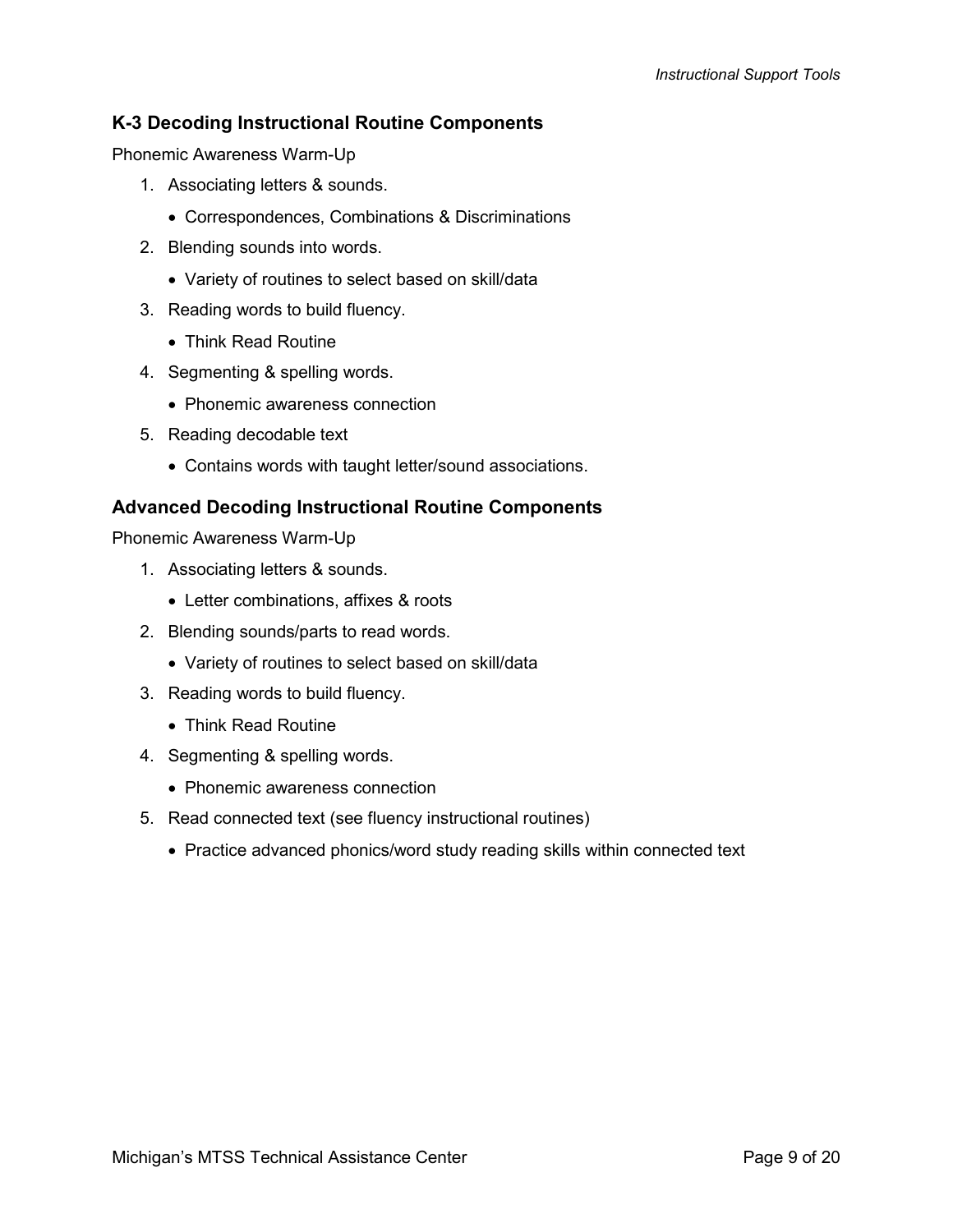## <span id="page-9-0"></span>**Phonemic Awareness Warm-Up Options**

## *Blending Routine*

I'll say the sounds slowly, then you say the word fast. /sss/iii/t/ What word?

#### *Segmenting Routine*

We're going to say the sounds in a word. The word is tin. What word? First part? /t/ Next part? /aaa/ Last part? /nnn/

## *Add*

I will say a word. You will repeat the word. Say rip. Add /t/ before rip and the word is? [trip]

## *Delete*

I will say a word. You will repeat the word. Say pit. Without the /p/, what is left? [it]

## *Substitute*

I will say a word. You will repeat the word. Say mip. Change the /m/ to /t/ and the word is? [tip]

## <span id="page-9-1"></span>**Associate Letters and Sounds**

#### *Letter-Sound Correspondences*

- 1. **When I touch under the letter, you say the sound. Keep saying the sound as long as I touch it.**
- 2. **My turn** (Point to letter, pause 1-2 seconds. Slide finger under letter. Hold for 1-2 seconds if a continuous sound or for an instant if it is a stop sound.) **ffff** (remove finger then repeat)
- 3. **Your turn.** (Point to letter.) **What sound?** (Slide finger under the letter. Hold for 1-2 seconds if a continuous sound or for an instant if it is a stop sound.) /*ffff*/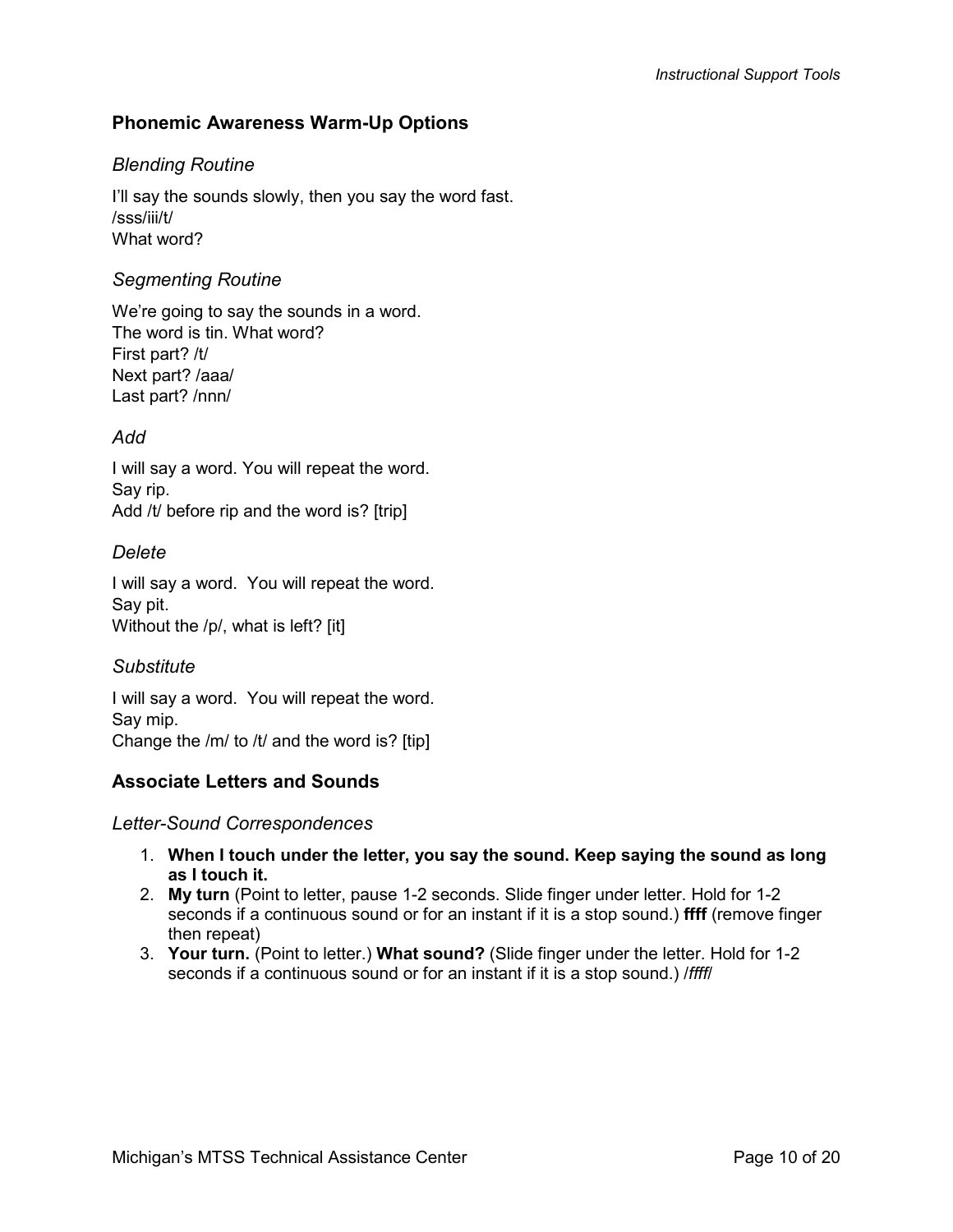#### *Letter-Combinations*

#### *rain*

- 1. **This word is rain. What word?** (Signal) *rain.*
- 2. **The underlined letters are pronounced /āāā***/***. What sound?** (Signal) /*āāā/*

#### *Discrimination Format for Letter-Sound Correspondences/Combinations*

- **f s m t a i**
- 1. **When I touch under a letter(s), you say the sound. Keep saying the sound as long as I touch it.**
- 2. (Point to the first letter, pause 1-2 seconds.) **What sound?** (Slide finger under letter. Hold for 1-2 seconds if a continuous sound or for an instant if it is a stop sound.) /*ffff*/
- 3. (Teacher either corrects immediately or points to the next letter.)

### <span id="page-10-0"></span>**Blend Sounds to Read Words**

*Sound by Sound Blending*

#### *mat*

- 1. (Write the first letter on the board.) **What sound?** (Signal) */mmm/*
- 2. (Write the second letter on the board.) **What sound?** (Signal) */aaa/*
- 3. (Move your finger under the two letters.) **Blend it.** (Signal) */mmmaaa/*
- 4. (Write the third letter.) **What sound?** (Signal) */t/*
- 5. (Move your finger under the letters.) **Blend it.** (Signal) */mmmaaat/*
- 6. **What word?** (Signal) *mat*

#### *Continuous Blending*

#### *fit*

- 1. **I'm going to sound out this word. When I touch a letter, I'll say its sound. I'll keep saying the sound until I touch the next letter. I won't stop between the sounds.** (Slowly slide finger under each letter.) */ffffiiiit/*
- 2. **When I touch a letter, say its sound. Keep saying the sound until I touch the next letter. Don't stop between the sounds. Get ready.** (Slowly slide your finger under each letter.) */ffffiiiit/* **What word?** *fit*

*Spelling-Focused Blending*

#### *rain*

- 1. (Underline the letter(s) that make the sound being taught.)
- 2. (Point to the underlined letters.) **What sound?** (Signal) */āāā/*
- 3. (Point to the word.) **What word?** (Signal) *rain*
- 4. (Have students reread the list without the precorrection.)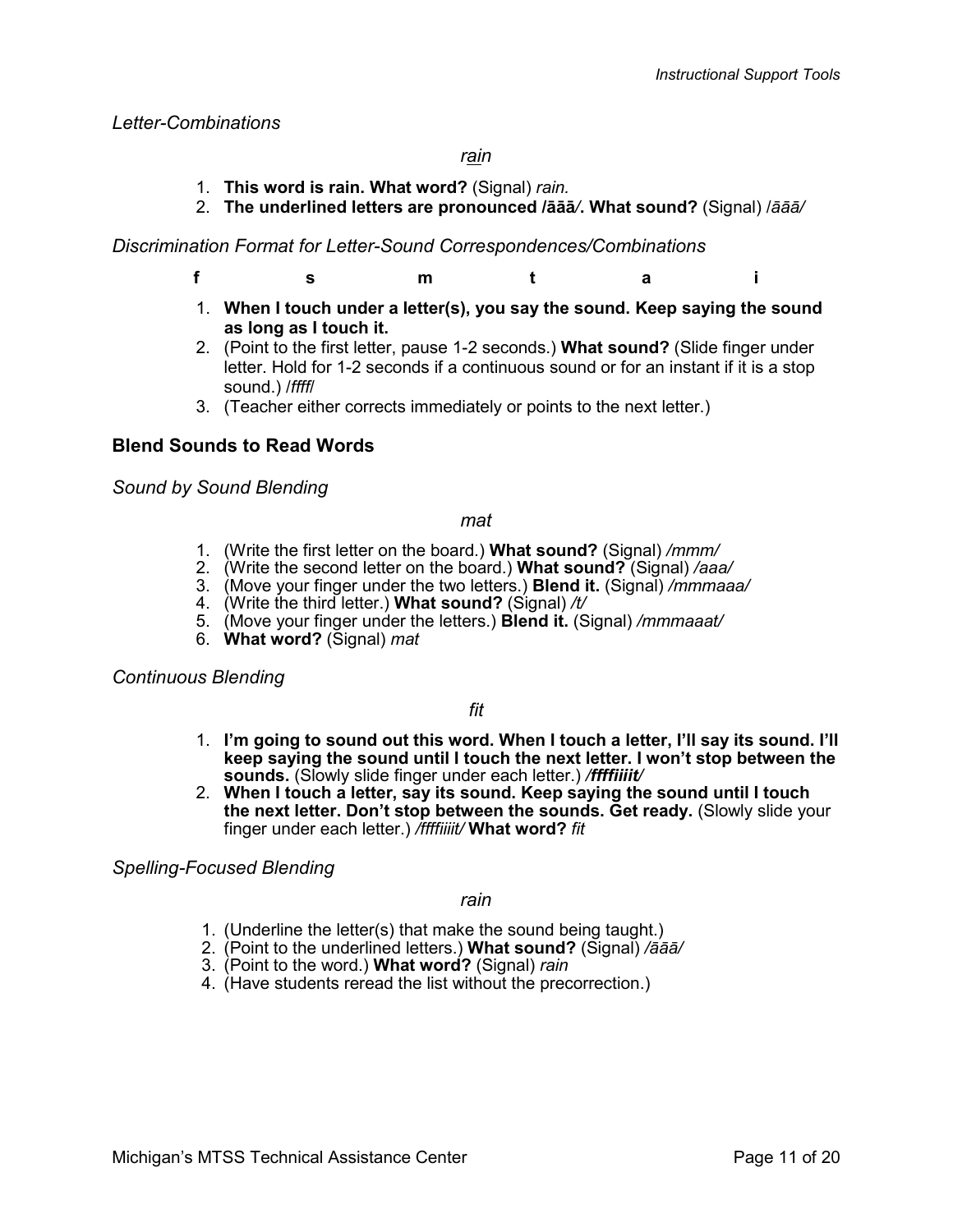*Introductory Format for CVCe Words*

#### *like*

- 1. **An** *e* **at the end of a word tells us to say the name of this (pointing to vowel) letter.**
- 2. (Point to like.) **Is there an** *e* **at the end of this word?** (Signal) *Yes*
- 3. (Point to the vowel i.) **So, do we say the name or the sound of this letter?**  (Signal) *name*
- 4. **What is the name of this letter?** (Signal) *i*
- 5. **What word?** (Signal) *like*

*Discrimination Format for CVCe words*

#### *made*

- **1. Remember, an** *e* **at the end of the word tells us to say the name (point to the initial vowel) of this letter.**
- 2. (Point to *make*.) **Is there an** *e* **at the end of this word?** *Yes*
- 3. (Point to the vowel letter.) **So, do we say the name or the sound of this letter?** *Name*
- 4. **What is the name of this letter?** (Signal) *a*
- 5. **What word?** (Signal) *made*
- 6. (Repeat with example/nonexample words.)
- 7. (Have students reread the list without prompting.)

#### *mad*

- **1. Remember, an** *e* **at the end of the word tells us to say the name (point to the initial vowel) of this letter.**
- 2. (Point to *make*.) **Is there an** *e* **at the end of this word?** *No*
- 3. (Point to the vowel letter.) **So, do we say the name or the sound of this letter?** *Sound*
- 4. **What is the sound of this letter?** (Signal) /*aaaa*/
- 5. **What word?** (Signal) *mad*
- 6. (Repeat with example/nonexample words.)
- 7. (Have students reread the list without prompting.)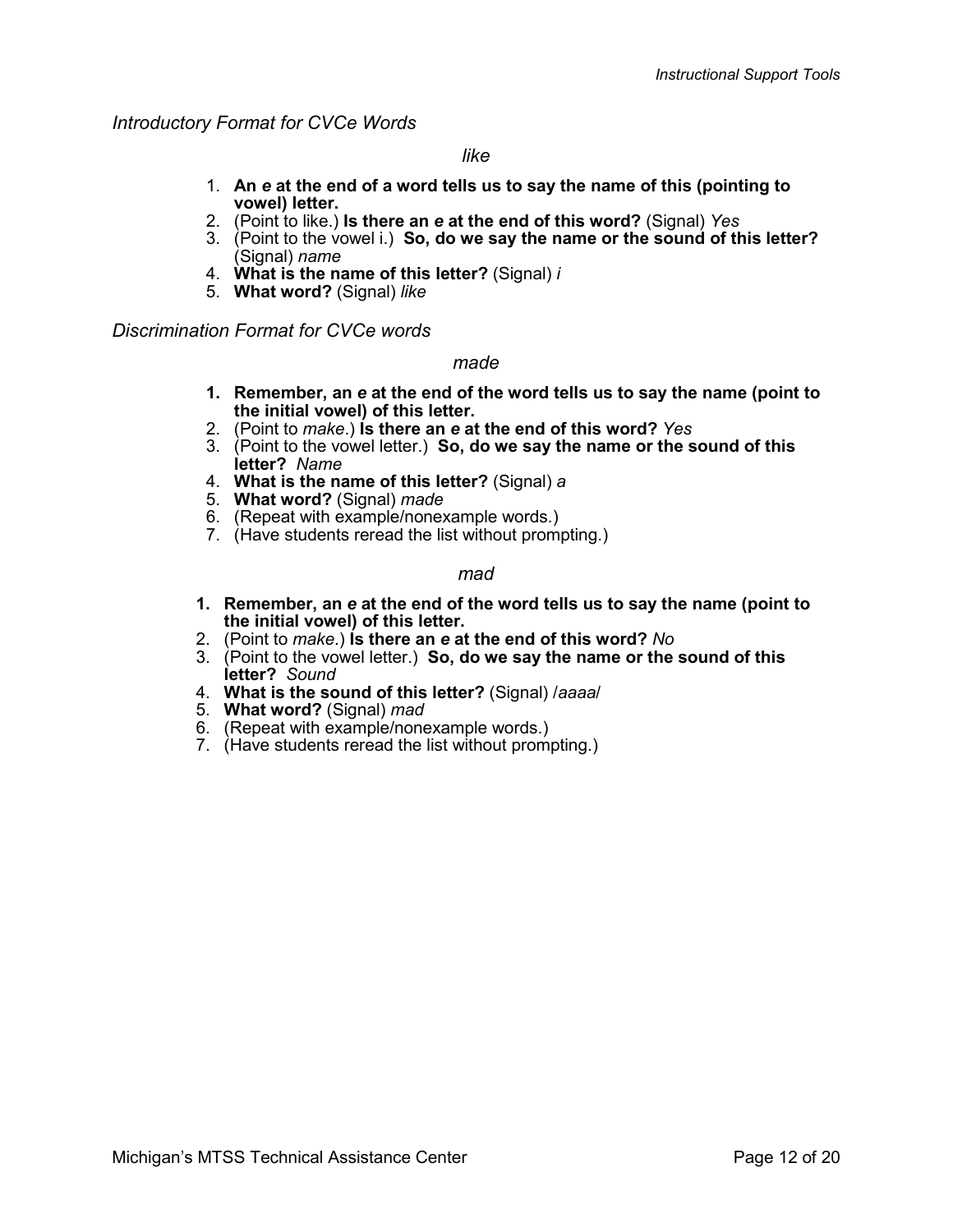*Introductory Format for Common Endings*

### *Taping - tapping*

- 1. (Point to the p in taping.) **When there is one consonant in the middle of the word, you say the name for this letter.** (Point to the a.) **What is the name?**  (Signal) *a*
- 2. **This word is taping. What is the word?** (Signal) *taping*
- 3. (Point to the p's in tapping.) **When there are two consonants in the middle of the word, you say the sound for this letter.** (Point to the a.) **What is the sound?** (Signal) */aaa/*
- 4. **This word is tapping. What is the word?** (Signal) *tapping*

## *Common Endings*

## *Hopping*

- 1. (Point to hopping) **How many consonants?** (Signal) *two*
- 2. **Will you say the name or the sound for the letter o?** (Signal) *sound*
- 3. What is the sound? (Signal) */ooo/*
- 4. **Sound out the word to yourself.** (Pause) **What word?** (Signal) *hopping*

### *hoping*

- 1. (Point to hoping) **How many consonants?** (Signal) *one*
- 2. **Will you say the name or the sound for the letter o?** (Signal) *name*
- 3. **What is the name?** (Signal) *o*
- 4. **Sound out the word to yourself.** (Pause) **What word?** (Signal) *hoping*

*Loop Loop*

## rabbit

- 1. (Draw loops to segment the multisyllabic word into decodable chunks.)
- 2. \*(Point your finger under the first part.) **What part?** (Signal) */rab/*
- 3. (Repeat for remaining parts.) */bit/*
- 4. (Loop the whole word.) **What word?** *rabbit*
- 5. **Make it a real word.** *rabbit*

*Loop Loop with Spelling Focus Twist*

## *forest*

- 1. (Draw loops to segment the multisyllabic word into decodable chunks and underline the new letter-sound association.)
- 2. (Point your finger under the first part.) **What sound?** (Signal). */or/* **What part?** (Signal) */for/*
- 3. **What part?** (Signal) */est/*
- 4. (Loop the whole word.) **What word?** *forest*
- 5. **Make it a real word.** *Forest*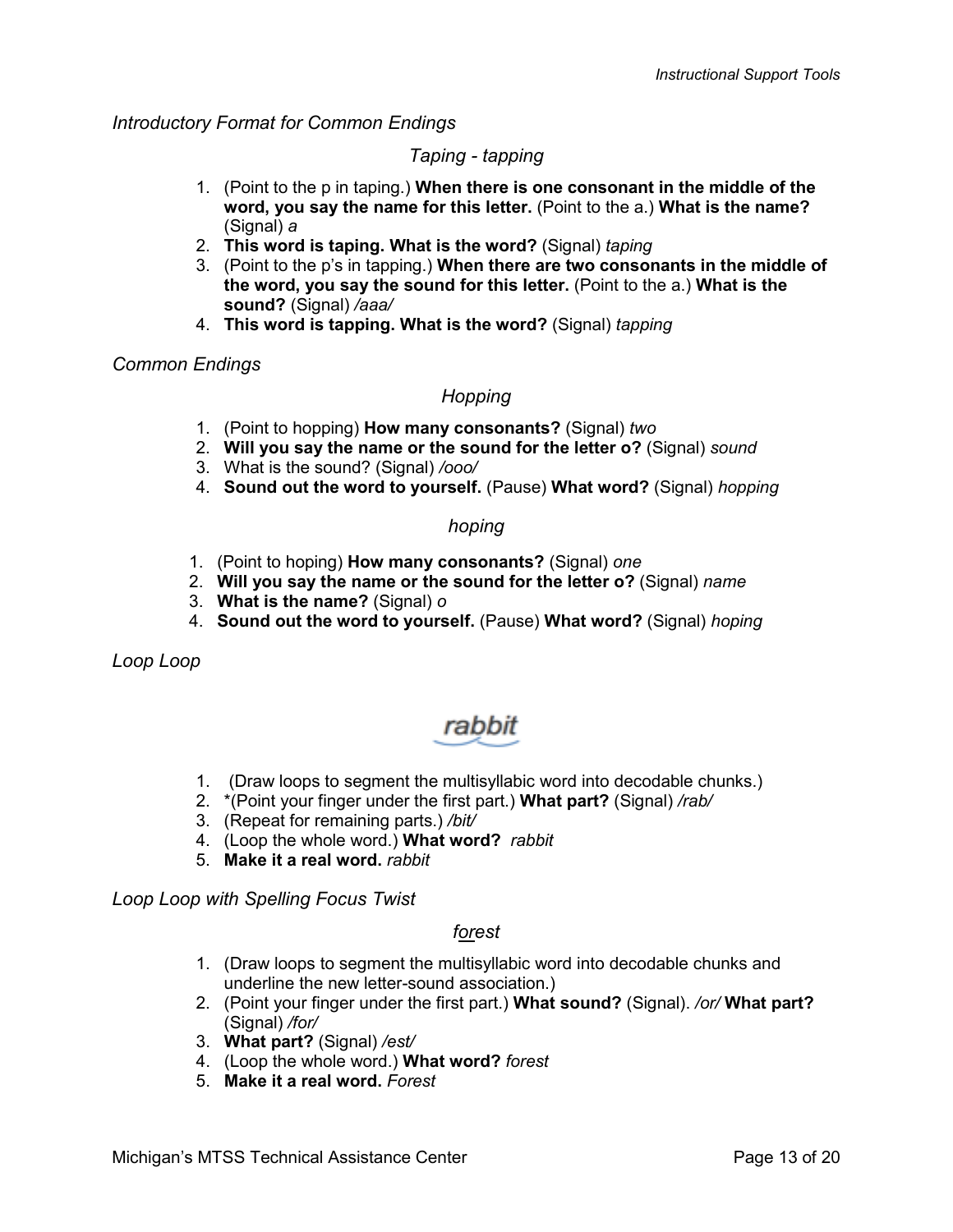## *REWARDS*



- 1. Circle the prefixes
- 2. Circle the suffixes
- 3. Underline the remaining vowel sounds
- 4. Say the parts of the words
- 5. Say the whole word
- 6. Make it a real word

*Word Meanings (ex. prefixes)*

- 1. **Re means again. What does re mean?** (signal) *again*
- 2. **We are going to determine the meaning of words with a prefix.** (Point to rewrite.) **What word?** (Signal) *rewrite*
- 3. **If you rewrite your paper, you write it** \_\_\_\_\_. *again*
- 4. (Repeat with other re words)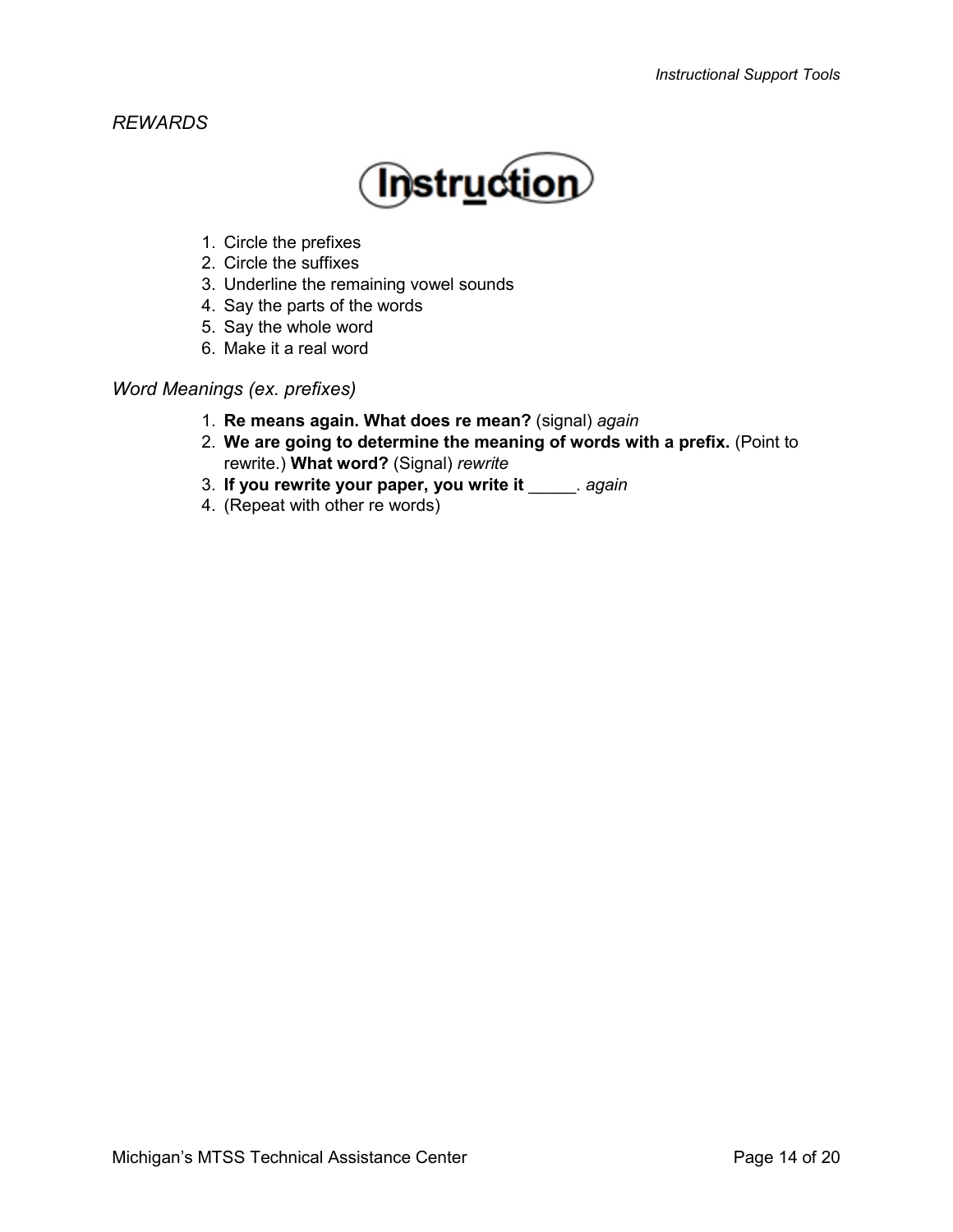## <span id="page-14-0"></span>**Read Words to Build Fluency**

## *Think Read Routine:*

#### **You are going to read these words the fast way. When I point to a word and say "Think," sound it out silently to yourself. When I say "Read," say the word the fast way.**

- 1. (Point to the left of the first word, say Think. (pause 3 seconds) Say, Read. (move finger under the word). *fad*
- 2. (Follow the same procedure with the remaining words.)
- 3. (Students read all words again with only a 2-second pause.)
- 4. (Vary order and give individual turns.) Add previously taught word types for cumulative review. Words of a new type should make up one-third to one-half of the list.

## <span id="page-14-1"></span>**Segment and Spell Words**

### *Orthographic Mapping (possible routine to introduce new words)*

- 1. (Say the word.) **sat**
- 2. **What word?** (Signal) sat
- 3. Say all the sounds in  $\frac{1}{\sqrt{1-\frac{1}{2}}}\$ .
- 4. How many sounds?
- 5. Box \_\_\_\_\_ squares.
- 6. Touch the first square. What is the first sound in  $\qquad \qquad$ .
- 7. Write the letter(s) that spells  $\qquad \qquad$ .
- 8. (Repeat step 7 and 8 for all sounds in the word.)
- 9. This word is  $\qquad \qquad$ .
- 10. Touch the letter that spells the sound. (repeat with all sounds not in order of spelling)

#### *Spelling Routine – Word Level*

- 1. Teacher says the word.
- 2. Teachers says the word in a sentence.
- 3. Students repeat the word.
- 4. Teacher & students put up one finger for each sound (or part multisyllabic) word.
- 5. Students say the sounds/parts to themselves as they write the word.

#### *Spelling Feedback – Word Level (always visual)*

- 1. Teacher writes the word & displays it on the board or screen.
- 2. Students compare their word to model.
- 3. If a student has made an error, the student crosses out the word & rewrites the word.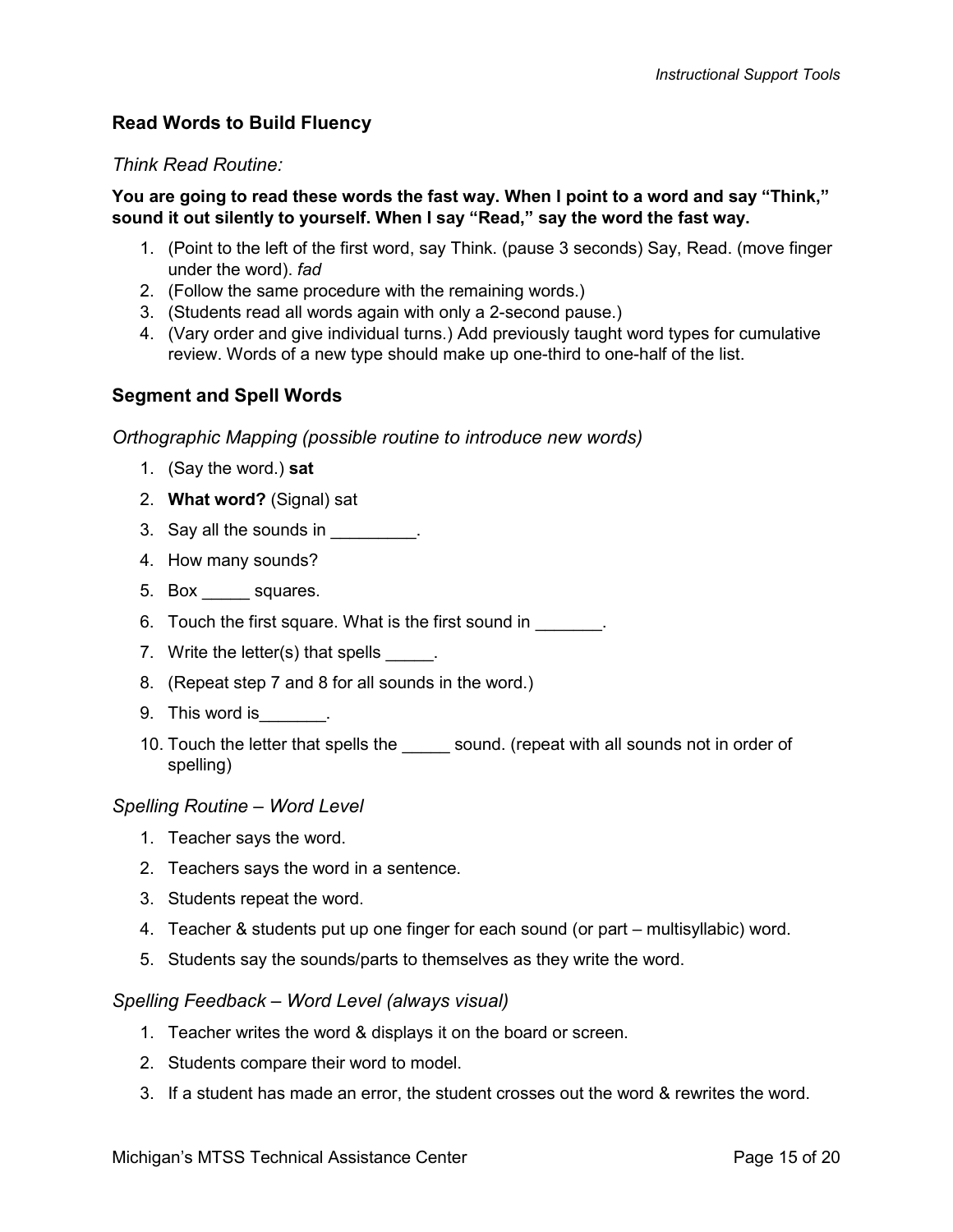#### *Spelling Routine – Sentence Level*

- 1. Teacher says the entire sentence.
- 2. Students repeat the sentence.
- 3. Teacher dictates the first part of the sentence.
- 4. Students repeat the first part of the sentence.
- 5. Students write the first part of the sentence.
- 6. Teacher circulates and provides feedback.
- 7. Teacher dictates the second part of the sentence.
- 8. Students repeat the second part of the sentence.
- 9. Students write the second part of the sentence.
- 10. Students reread their sentence and check the spelling of the words.

#### *Spelling Feedback – Sentence Level*

- 1. Teacher gives visual feedback on each word.
- 2. Students awarded points for correct spelling, capitalization, & punctuation. The points are designed to make students more interested in the task and more careful.

#### *Irregular Words Routine*

- 1. (Say the word.)
- 2. **What word?** (Signal)
- 3. Say all the sounds in \_\_\_\_\_\_\_\_\_.
- 4. How many sounds?
- 5. Box squares.
- 6. **(proceed in order of regular sounds)**
- 7. Touch the \_\_\_\_\_ square. What is the \_\_\_\_\_\_\_ sound in \_\_\_\_\_\_\_\_\_.
- 8. Write the letter(s) that spells .
- 9. (Repeat step 7 and 8 for all regular sounds in the word.)
- 10. (Intro irregular sound) Say the \_\_\_\_\_\_ sound in \_\_\_\_\_. This sound is spelled \_\_\_\_\_\_.

#### *Practice + Analysis Routine*

|                           | give | have | love | most | whose |
|---------------------------|------|------|------|------|-------|
| This word is              |      |      |      |      |       |
| What word?                |      |      |      |      |       |
| Spell and read the word.  |      |      |      |      |       |
| What letter(s) is tricky? |      |      |      |      |       |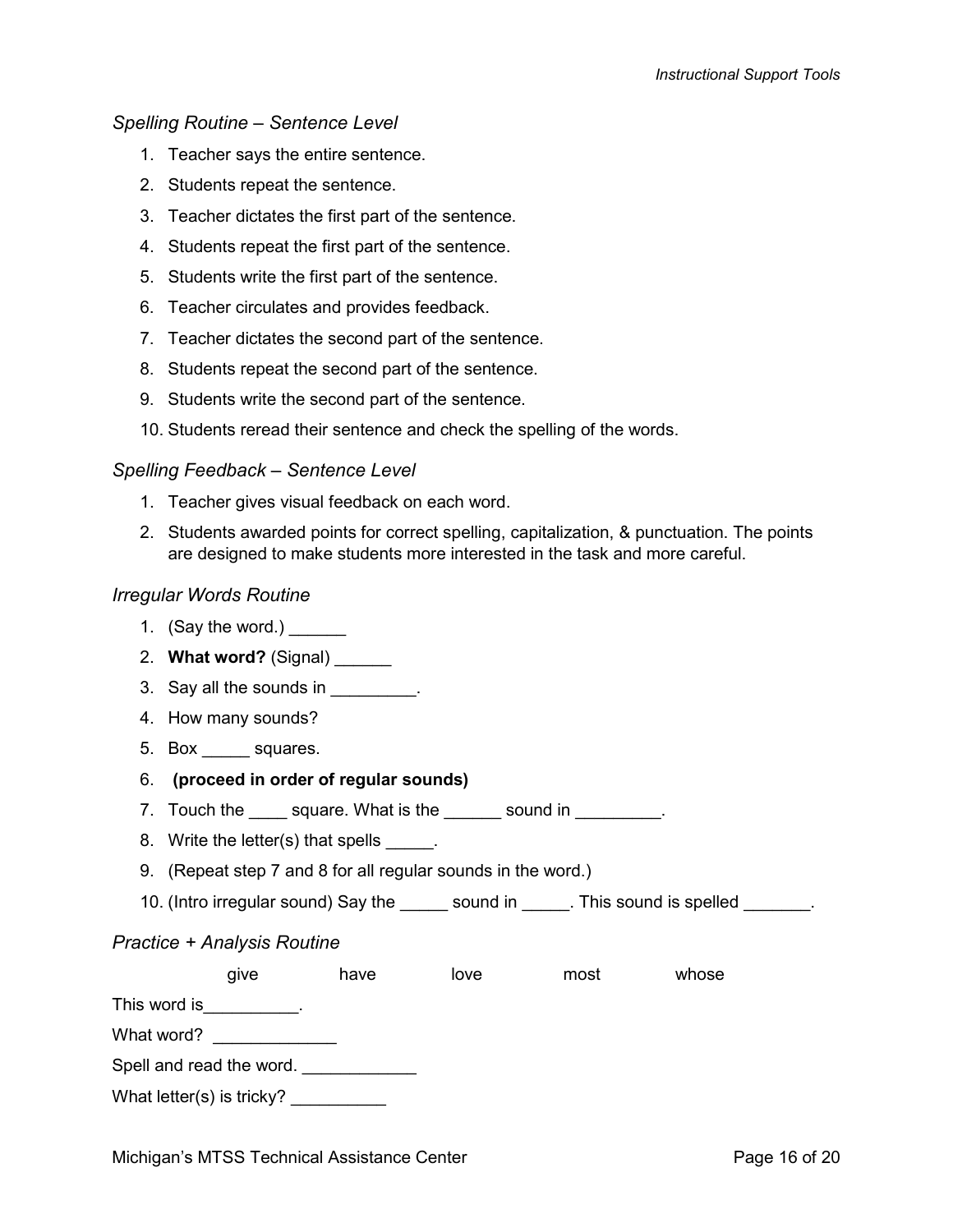## <span id="page-16-0"></span>**Read Decodable/Connected Text**

## *Decoding Routine (High Scaffold)*

- 1. **We are going to read the story together. Touch the first word in the sentence.**
- 2. **Move your finger under the sounds and say the sounds to yourself**. (Pause up to 3 seconds) **What word?** (Signal) (Repeat for remaining words in sentence.)
- 3. (If students need more wait time than allowed or make an error, go back to the beginning of the sentence.)
- 4. (Repeat with remaining words/sentences.)
- 5. (Reread the story and ask a couple of text dependent questions. If in a small-group, call on individual students to read. If in a large group, reread chorally at a moderate rate.)
- 6. (Have students partner read one page at a time. As they read, walk around and listen to individuals.)

## *Decoding Routine (Low Scaffold)*

- 1. Have students whisper read the story independently. Monitor and give feedback.
- 2. Choral read the story. Pause and signal for students to sound out (in their head) the words containing the targeted sound-symbol correspondences. Focus on accuracy!
- 3. If students need more wait time than allowed or make an error, go back to the beginning of the sentence.
- 4. Reread the story, asking text dependent questions. If in a small-group, call on individual students to read. If in a large group, reread chorally.
- 5. Have students partner read one page at a time. Focus on expression. Monitor and give feedback.

## *Read Connected Text*

See Fluency Instructional Routines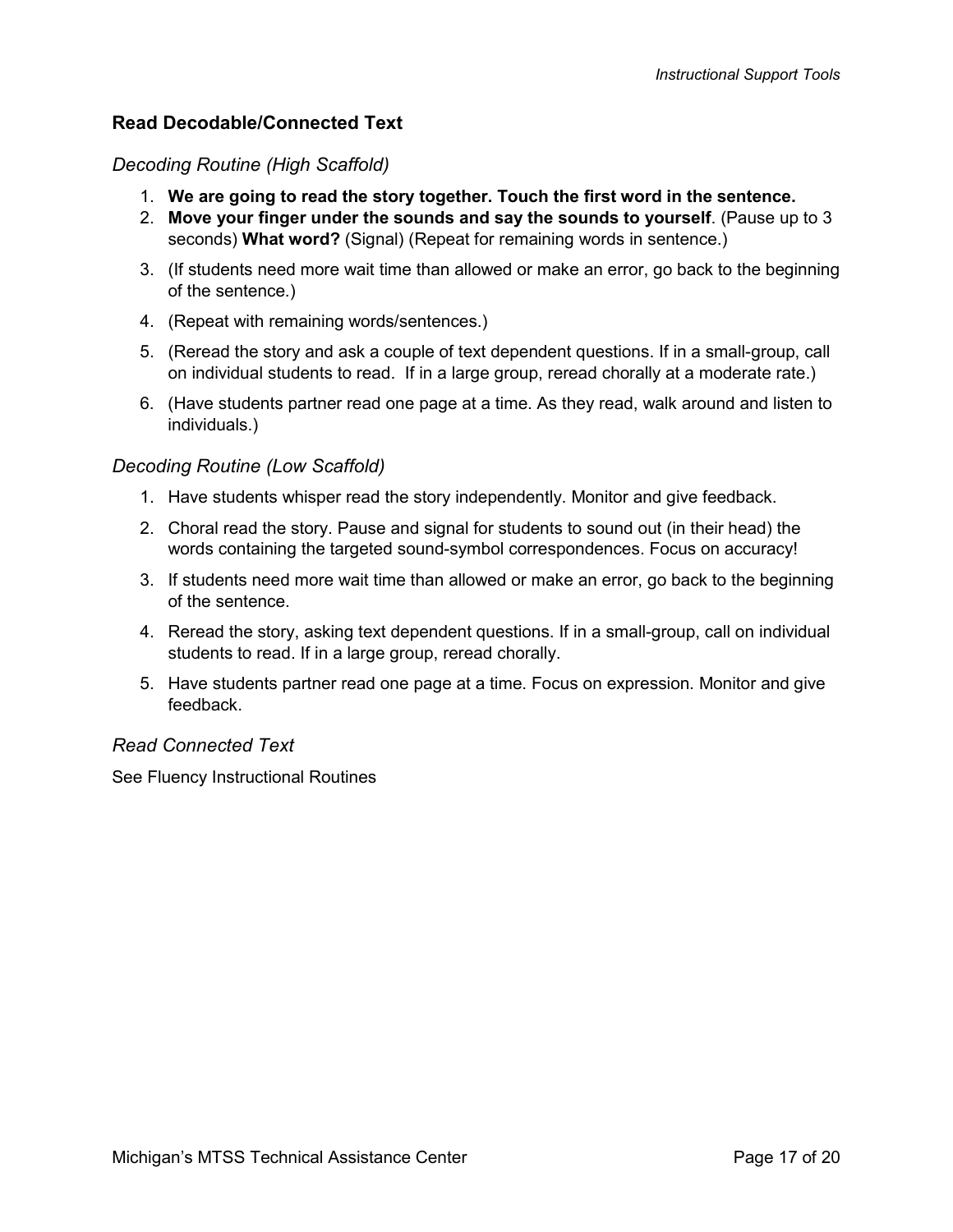## <span id="page-17-0"></span>Instructional Focus: Fluency

#### <span id="page-17-1"></span>**Directions:**

Visit below the level of fluency previously identified by your grade *(Common Priority Skill Tool*). Review your instruction to determine how to use the instructional routines to enhance your core instruction.

#### <span id="page-17-2"></span>**Fluency Development Levels:**

#### *Sounds and Words:*

Locate the *Instructional Focus: Phonics* tool and follow the steps indicated there.

#### *Decodable Text:*

Locate the *Instructional Focus: Phonics* tool and see the decodable text step of the phonics routine

#### *Connected Text:*

Review the instructional routines to determine which could be added or intensified in your grade level instruction to support fluency development.

- Choral Reading
- Echo Reading
- Cloze Reading
- Whisper Reading
- Structured Repeated Readings
- Structured Partner Reading

#### <span id="page-17-3"></span>**Connected Text Routines**

*Choral Reading*

- Read selection with your students
- Read at a moderate rate
- Tell your students "Keep your voice with mine."

#### *Echo Reading* (for Expression)

- Teacher reads one or two sentences at an appropriate rate using slightly exaggerated expression
- Students then read the same sentence(s) focusing on rate and expression (multiple times if needed to mimic the rate and expression of the teacher)
- Teacher repeats sentence(s) then adds another sentence(s)
- Students read previous plus added sentence(s)
- Repeat for entire story or passage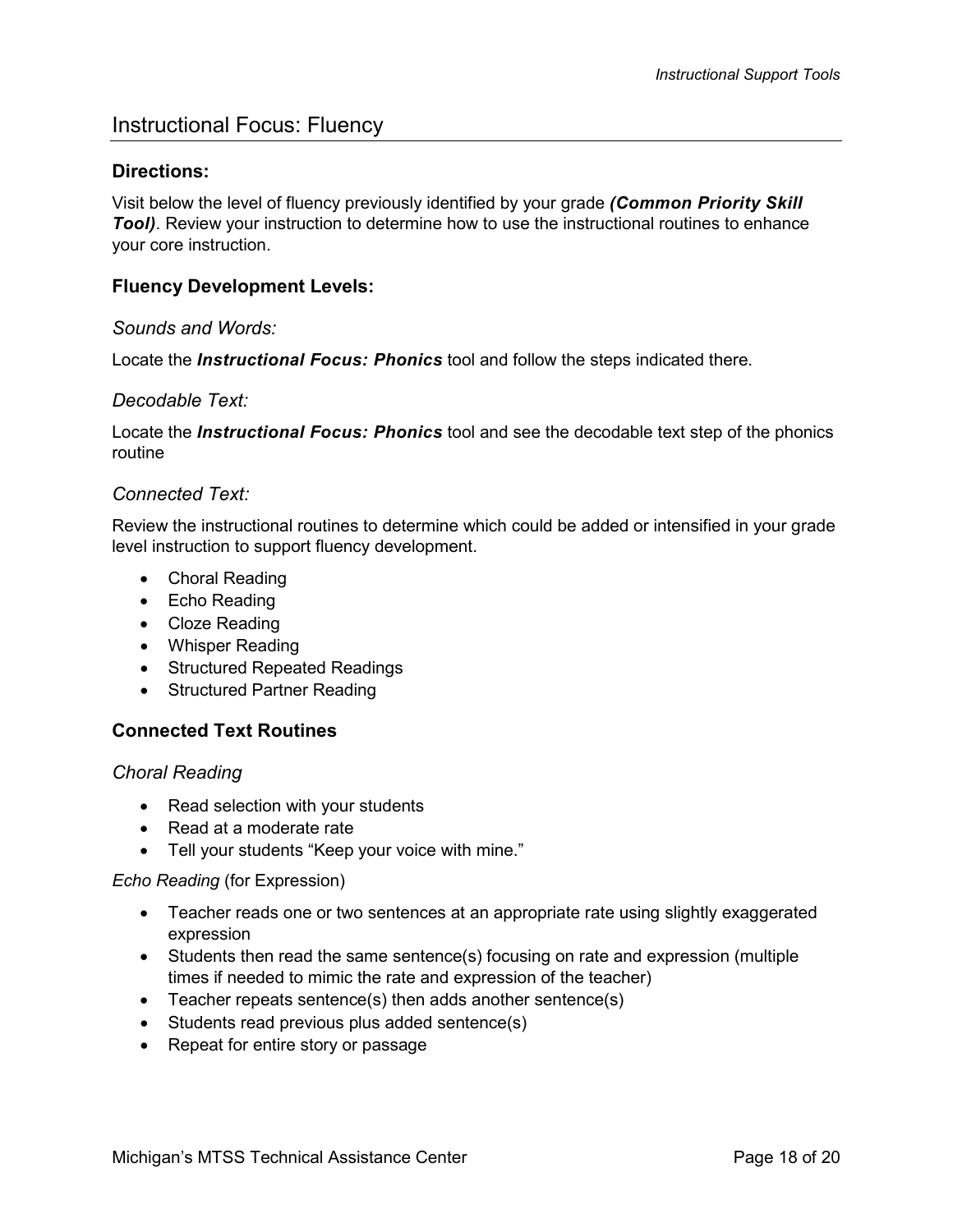## *Cloze Reading*

- Read selection
- Pause on "meaningful" words
- Have student read the deleted word

## *Whisper Reading*

- Pose pre-reading question
- Tell students to silently read a certain amount and to reread the material if they finish early
- Monitor students' reading by having students whisper read when you touch their shoulder or book
- (Record formative assessment results)
- Pose post-reading question for group discussion

## *Structured Repeated Reading Routine*

- Identify reading passages students can read with at least 90-95% accuracy
- Have students read for 1-minute and determine both accuracy and the number of words read correct
- Have students graph the results from cold timing
- Identify and mark a target rate approximately 30% faster than the cold reading
- Have students reread and practice the passage for 1-minute timings until they obtain the target rate
- Have students graph their best, or hot timing

## *Structured Partner Reading*

Reader whisper reads to partner

- Narrative Text: Alternate by sentence, page or time
- Informational Text: Alternate by paragraph

#### Partner corrects errors

- Ask: Can you figure out this word?
- Tell: This word is . What word? Reread sentence

Alternatives to support lowest readers

- Lowest readers placed on a triad
- First reader (better reader) reads material. Second reader reads the SAME material.
- Teacher-led instruction